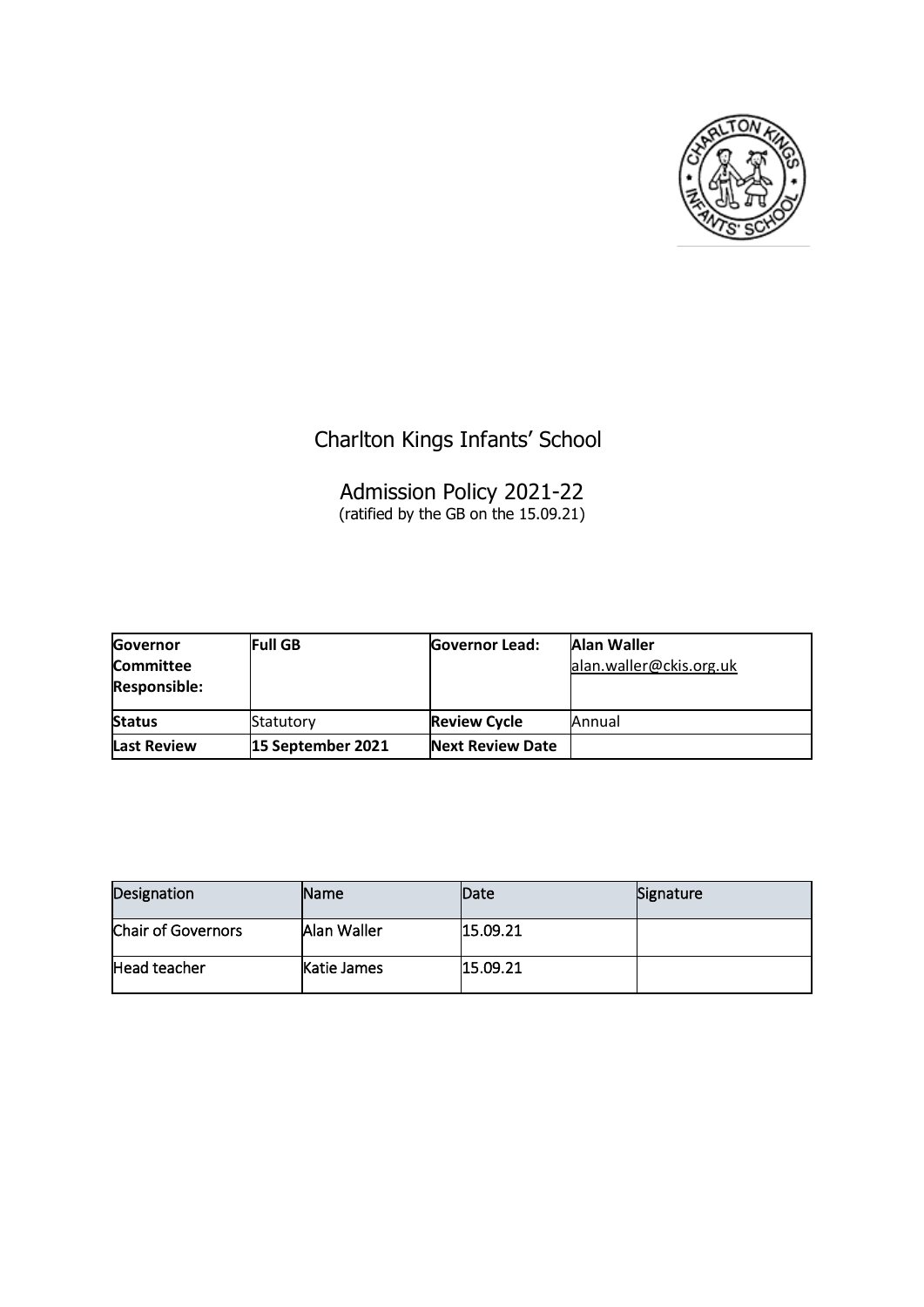The policy should be read in conjunction with the Guidance Booklet issued by Gloucestershire County Council for schools and academies.

For further information on admissions please contact the Admissions Team at Shire Hall, Gloucester, GL1 2TP (01452 425407) or go to: [www.gloucestershire.gov.uk/education-and-learning/school](http://www.gloucestershire.gov.uk/education-and-learning/school-admissions/apply-for-a-primary-or-infant-school-place/)[admissions/apply-for-a-primary-or-infant-school-place/](http://www.gloucestershire.gov.uk/education-and-learning/school-admissions/apply-for-a-primary-or-infant-school-place/)

Our policy is published on the Gloucestershire County Council's website and on the school website: [www.ckis.org.uk](http://www.ckis.org.uk/)

### **The Policy**

The Planned Admission Number for Charlton Kings Infants' School is 90 and should not be exceeded, as stated in Section One of the School Standards & Framework Act 1998 (as amended by the Education Act 2002) and the Education (Infant class Sizes) (England) regulations 1998. A maximum of 30 children will be admitted into each of the three reception classes. Pupils will normally be admitted in the school year in which they reach their fifth birthday.

Where applications for admission exceed the number of places available, the following criteria will be applied in the order stated below:

1. Children in Care ('Looked after child') $(1)$ , or a child who was previously looked after but immediately after being looked after became subject to an adoption<sup>(2)</sup>, child arrangements order<sup>(3)</sup>, special guardianship order<sup>(4)</sup> or children who were internationally adopted previously looked after children<sup>(5)</sup>.

#### *Notes:*

- *(1) A looked after child is a child who is (a) in the care of the local authority (LA), or (b) being provided with accommodation by a LA in the exercise of their social services functions (see definition in section 22(1) of the Children Act 1989) at the time of making an application to a school. In Gloucestershire, such children are referred to as Children in Care.*
- *(2) This includes children who were adopted under the Adoption Act 1976 (section 12 Adoption Orders) and children who were adopted under the Adoption and Children's Act 2002 (section 46 Adoption Orders).*
- *(3) Under the provisions of section 12 of the Children and Families Act 2014, which amend section 8 of the Children Act 1989, residence orders have now been replaced by child arrangement orders.*
- *(4) See section 14a of the Children Act 1989 which defines a special guardianship order as an order appointing one or more individuals to be a child's special guardian (or special guardians).*
- *(5) Children who were internationally adopted previously looked after children. This also includes children who were previously looked after in Wales, Scotland and Northern Ireland.*
- 2. Children who have a sibling who will be attending Charlton Kings Infants' School or Charlton Kings Junior School at the time of reception admission (i.e. a brother or sister, half brother or sister, adopted brother or sister, step brother or sister, or the child of a parent/carer's partner).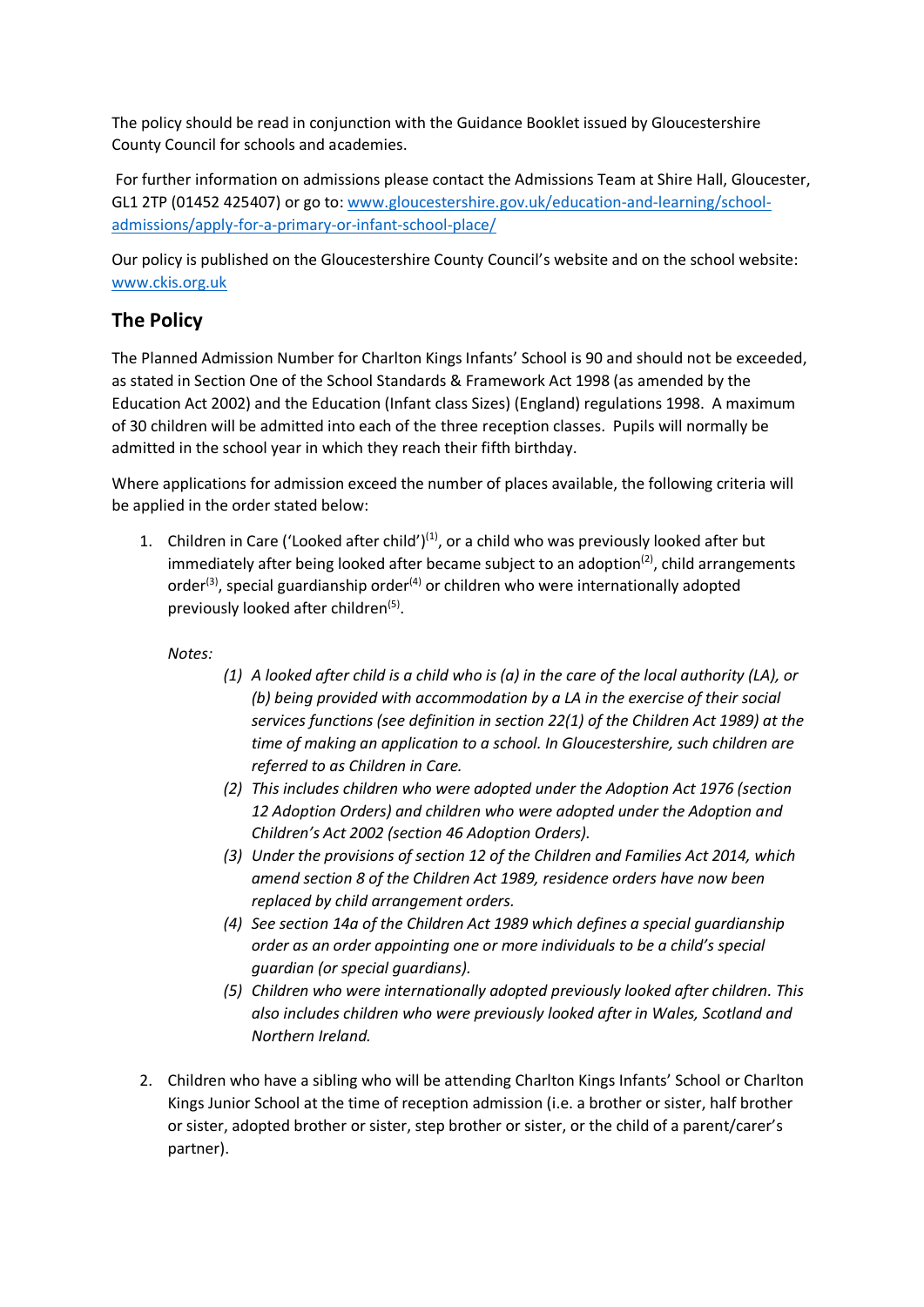*Note: The older child must be continuing to attend either school when the younger child is admitted and in every case the child must be living in the same family unit at the same address.* 

- 3. Children of full or part time salaried members of staff of Charlton Kings Infants' School who have been employed at the school for two years or more at the time of the application for admission.
- 4. Children with the strongest geographical claim in the year in which the child is to start school on the closing date for applications.

*Note: The distance will be measured in a straight line from the ordnance survey point of the child's home address (including flats) to the ordnance survey point of the school. Those living the closest will receive the higher priority.*

### **Special notes:**

The school is required to admit a child with an Education Health Care Plan (EHCP) if it names the school even if the school is full.

Where any particular category at points 1-3 above is oversubscribed, criterion 4 (strongest geographical claim based on straight line distance) will be used to determine which child is offered a place.

In the event of a tie between two or more children, when applying criterion 4, the strongest geographical claim will be measured in a straight line from the ordnance survey point from the child's home address (including flats) to the ordnance survey address point of the school using the Local Authority's computerised measuring system with those living closer to the school receiving the higher priority. This is overseen by an independent person from the Legal Services and Monitoring Team.

### **Summer born children**

Please contact the school, in the first instance, to discuss any concerns and options, already in place, with regard to your summer born child.

Also refer to the Summer Born factsheet (deferred admission) available to download from the GCC www.gloucestershire.gov.uk/education-and-learning/school-admissions/apply-for-a-primary-orinfant-school-place

# **Appeals:**

Parents/carers have a right to appeal against refusal, by the Governing Body, to admit their child (ren) to our school. Any appeal must be in writing and addressed to the Clerk to the Governors as soon as possible after reconsideration.

Appeals will be arranged in accordance with the Code of Practice on Admission Appeals. Further details about the appeal process are available from the school office (01242 514483).